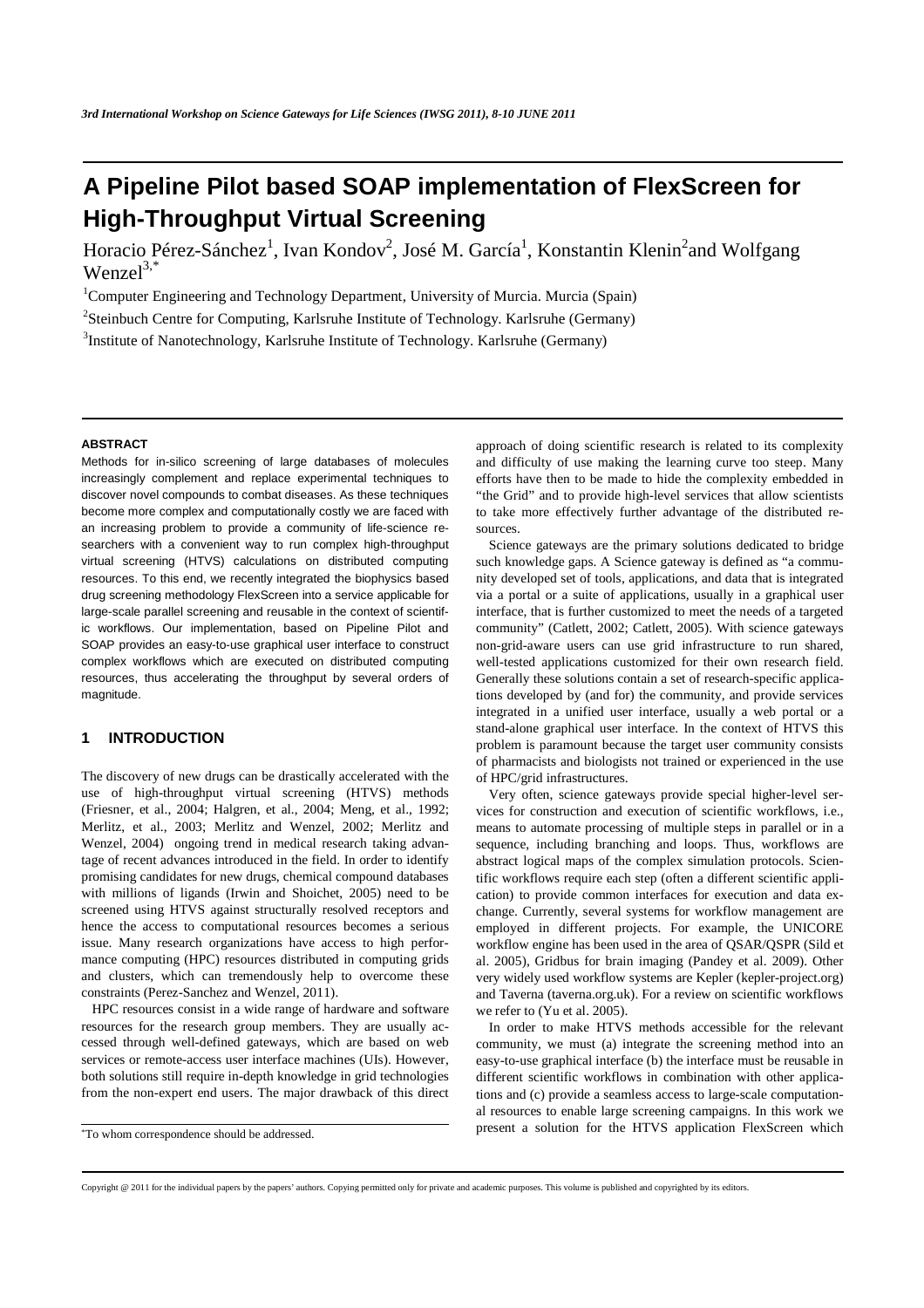takes into account these three aspects. In Section 2 we introduce the program FlexScreen as well as the methods we employed to integrate FlexScreen into workflows for HTVS. In Section 3, we will particularly describe how we adopted Pipeline Pilot and the SOAP standard to implement our concept and present a case study with use of the developed machinery. In Section 4 we will conclude and give an outline of future work.

# **2 METHODS**

## **2.1 FlexScreen**

HTVS calculations have been performed with the all-atom receptor−ligand docking program FlexScreen (Guerrero, et al., 2011; Merlitz, et al., 2003; Merlitz and Wenzel, 2002), which employs a force-field based scoring function (similar to Autodock (Morris, et al., 1996)) and a Monte-Carlo based search algorithm based on the stochastic tunneling method (Wenzel and Hamacher, 1999), which has the advantage that it suffers only a comparatively small loss of efficiency when an increasing number of receptor degrees of freedom is considered.

A physical model is implemented which takes implicitly into account the influence of the solvent in the interaction between ligands and proteins. The free energy of the system includes vacuum contribution that has been previously available in FlexScreen as well as additional solvation terms for the individual species and for the complex as a linear sum of atomic parameters (Eisenberg, et al., 1984). This latter model has the advantage that it is faster than other methods presently used and still has proven to be reasonably accurate. The solvent accessible surface area of the molecules must be determined, which is a computationally intensive task, and in this work an exact and an approximated, but less time consuming approach are presented. The other main contribution of this approach is the determination of the weight parameters for very different atom and bond types, being them derived from experimental partition coefficients data in the cases octanol−water and gas−water.

#### **2.2 Pipeline Pilot**

Pipeline Pilot (http://www.scitegic.com) provides services and a workflow engine basing on Service Oriented Architecture (SOA) (Yang, et al., 2010) allowing very effective workflow life-cycle management, i.e. it ensures maximum reuse of already integrated modules. In addition, it supports SOAP with Web Services Description Language (WSDL) extensions for efficient decoupling of workflow management from services' internal implementation. In this way, in addition to its built-in functionality, the architecture of Pipeline Pilot has been organized for integration and extensibility and designed to interoperate with external software objects and applications. A number of mechanisms are available to automate the execution of a remote program. Additional options are available if the screening code resides on the workflow server. In general, two mechanisms are used for remote execution. Simple integrations use Telnet and File Transfer Protocol (FTP). More complex integrations use Simple Object Access Protocol (SOAP)(Snell, et al., 2002) and web services. SOAP provides a way for applications to communicate with each other over the HPC resources. The SOAP framework is independent of any particular programming model, environment, or language. It is a structured method for sharing messages between server and client, and relies on XML to define the format of the information and then adds the necessary HTTP headers to the information. Most applications do not deal directly with the underlying SOAP data structures. Instead, they use a toolkit specific to their programming language and operating system. The toolkit simplifies the process of making SOAP calls and processing the returned results.

Pipeline Pilot provides several integration methods so that several applications existing either in the workflow server, remote server or cluster can be executed automatically in a workflow. Pipeline Pilot provides also data integration tools that assist in the assembly of information from different formats and pertaining to different databases. A convenient and intuitive graphical user interface via a web browser is provided for constructing and executing the workflows. The workflows are assembled using modules that are represented as icons in the graphical user interface. The workflows are actually stored in an XML format and can be easily exchanged between users. The modules, called components, include a variety of data readers, manipulators, calculators, data viewers, and data writers. For example, there are convenient data reading modules for ISIS files, SD-files, and SMILES, as well as delimited text and Excel spreadsheet files. Data viewers and writers include standard applications, such as WebLabViewerPro and Spotfire. An HTML molecular table viewer provides a convenient way to view tabular results with chemical structures. Although the applicability of the pipelining provided by this software is generic, the numerous (>200) specific components provided by SciTegic are heavily geared toward chemoinformatics environments. For academic users there is a free version of Pipeline Pilot available.

#### **2.3 Workflows and Data Pipelining**

A workflow in Pipeline Pilot refers to the way a protocol is defined, usually in form of several disconnected pipelines, each of which is made of components joined by pipes. A component refers to an individual operation to be performed on a set of data records. The order of execution depends on the order the components are joined since the protocols are executed from left to right, top to bottom.

In the specific form of a workflow called data pipelining, records are passed individually down the pipes. Data pipelining allows the automation of the HTVS process and the integration of several related modeling and database packages. Thus, in addition to orchestration of multiple workflow steps the data pipelining provides means for seamless data exchange between the individual application modules. The end users' work in HTVS projects can be enormously facilitated by the exploitation of already prepared sets of commonly used collections of tasks in the form of workflows. These protocols can be later deployed on HPC resources in a simple and automated fashion. An advantage of the pipelining approach is the ability to capture and conveniently share workflows for better reuse.

## **3 IMPLEMENTATION AND USE CASES**

#### **3.1 Pipeline Pilot Modules for FlexScreen**

FlexScreen was initially designed as a standalone command line application. In the first part of the work reported here we have implemented a set of Pipeline Pilot modules that are required to run FlexScreen within Pipeline Pilot. The required executables and template configuration files are placed in the Pipeline Pilot server.

The FlexScreen integration in Pipeline Pilot is depicted in Fig. 1. In pipelines 1 and 2 end users need to specify receptor and ligand database files in the molecular standard PDB format. If the user works with other molecular formats (smi, sdf, etc.), the protocol can be easily modified using molecular format converters included in the standard components collection of Pipeline Pilot. Afterwards the initial receptor and ligand files can be parameterized depending on the charge model used, hydrogen model, etc. and additional components (pH, tautomers, etc.) can also be easily included in the pipeline. Once the molecules are ready for the HTVS calculations, the docking parameters (degree of flexibility, simulation length, physical model, etc.) and parallel calculation parameters (batch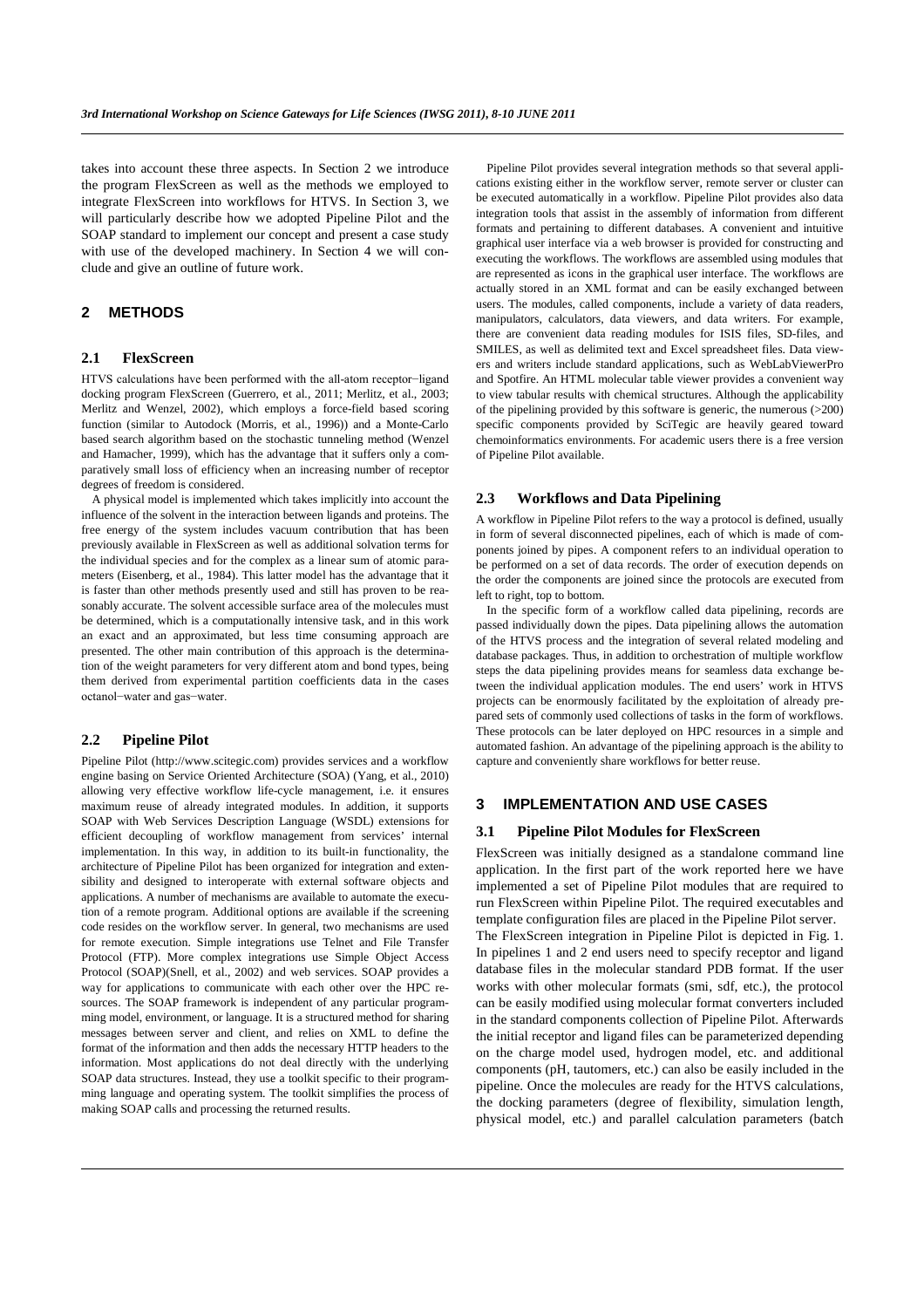

Figure 1: Integration of FlexScreen into Pipeline Pilot workflows. Pipelines 1 and 2 read and format the ligand database and receptor files. In Pipeline 3 the input molecules are received and the docking simulation parameters are specified. Then the FlexScreen component performs the SOAP calls and runs the calculations on the HPC resources. Finally the results are processed and presented in an interactive table format.

size, number of processors to use, etc.) are specified at the beginning of the third pipeline. In any case the protocol provides default parameters for all the components so that the user only needs to select ligand, receptor and binding site parameters. I pipeline. In any case the protocol provides default<br>all the components so that the user only needs to<br>ceptor and binding site parameters.<br>allenges in a virtual screening experiment is to ana-

One of the challenges in a virtual screening experiment is to an lyze and organize the returned results. Again, an expert modeler will be familiar with tools available within a modeling environment to examine and filter the results. For an end user, the analysis and presentation must be automated so that they can correctly generate the information that they need for further decision ma making. Using a single PC as a server, a single user is thus able to design and run application workflows that link all available Pipedesign and run application workflows that link all available Pip line Pilot modules with FlexScreen for HTVS.

#### **3.2 SOAP Implementation of FlexScreen**

The integration in Pipeline Pilot alone is, however, insufficient for really large in-silico screening campaigns. The improved accuracy of FlexScreen comes at the price of the computation cost of the underlying biophysical model. Therefore, we have implemented the FlexScreen Pipeline Pilot modules as a SOAP al., 2002) service capable to run on large distributed architectures, such as computing grids and clouds. We have developed SOAPbased web services for the remote FlexScreen application using software such as Apache / Tomcat (http://tomcat.apache.org) or the Perl SOAP::Lite module (http://soaplite.com). The SOAP wrapper contains sufficient processing functionality to perform the following tasks: . The improved accuracy<br>computation cost of the<br>e, we have implemented<br>a SOAP-based (Snell, et

- 1. Receive a batch of ligands and receptor file as a SOAP message and save them to a file. One of the advantages of using SOAP is that it allows a batch size to be specified, allowing the collation a series of individual docking requests in a single request for efficiency.
- 2. Receive complementary information as SOAP messages and save it to files, e.g., protein active site, configuration files related to simulation parameters, etc. nformation as SOAP<br>rotein active site, con<br>parameters, etc.
- 3. Execute FlexScreen on the server and HPC resources using the files previously created.

| <b>DOCKING RESULTS OF streptavidin</b> |               |                               |                |          |    |              |                                                                            |              |             |
|----------------------------------------|---------------|-------------------------------|----------------|----------|----|--------------|----------------------------------------------------------------------------|--------------|-------------|
| <b>Molecule</b>                        | <b>Name</b>   |                               |                |          |    |              | SourceTag DOCK_STATE  INI_ENERGY ATOMS BONDS FINAL_ENERGY_1 FINAL_ENERGY_2 |              | <b>RMSD</b> |
| .<br>مەنبى                             | jnk.vs.1-81_1 | results.mol2<br>results info. | 4              | 0.000000 | 20 | $\mathbf 0$  | $-88.777329$                                                               | $-88.777329$ | 1.776939    |
|                                        | jnk.vs.1-82_1 | results.mol2<br>results.info  | 4              | 6.246283 | 42 | ٠            | $-58.177132$                                                               | -58.389315   | 2.002606    |
|                                        | jnk.vs.1-83_1 | results.mol2<br>results.info  | 4              | 0.000000 | 33 | $\bullet$    | $-16738663$                                                                | $-16.738663$ | 1.990425    |
|                                        | ink.vs.1-84 1 | results.mol2<br>results.info  | $\overline{1}$ | 0.000000 | 31 | $\mathbf{0}$ | $-49.256140$                                                               | -49.256140   | 1.788244    |

eline Pilot workflows. Pipe-**Figure 2:** Sample of the output results in HTML format, directly from the tabase and receptor files. In web browser. HTVS results are presented in consecutive rows for the and the docking simul web browser. HTVS results are presented in consecutive rows for the different ligands of the database. Different columns contain information about each ligand regarding name, energy calculations, RMSD, etc. Clickdifferent ligands of the database. Different columns contain information about each ligand regarding name, energy calculations, RMSD, etc. Clic ing on each ligand 2D representation opens a new window with detailed information about the 3D ligand binding mode as shown in Figure 3.

4. Read the resulting files and pass them back as a SOAP message to the calling component. A report on the results will be automatically prepared as an interactive HTML report, a PDF document, or a spreadsheet.

## **3.3 Examples of Use**

Results from a HTVS calculation performed by an end user are shown in Figs. 2 and 3. As seen in Fig. 2 the resulting data is clearly organized in tables which are directly opened in the web brow browser after the screening calculations. The user can control the degree of detail in the final report interacting with the "table parameters" component as well as reorganize easily and sort the final data with component as well as reorganize easily and sort the final data with<br>a few mouse clicks in the web browser. There is also the possibility of exporting the results to other standard formats, i.e., PDF, Word, Excel spreadsheets, CSV text files, etc. of exporting the results to other standard formats, i.e., PDF, <br>ford, Excel spreadsheets, CSV text files, etc.<br>From the perspective of users' experience, we found that the a PDF document, or a spreadsheet.<br> **les of Use**<br>
HTVS calculation performed by an end user are<br>
and 3. As seen in Fig. 2 the resulting data is clear-

access to well-developed and validated workflows using FlexScreen encourages the user to test and explore new ideas. Informal discussions with users who have performed HTVS calculations with FlexScreen in this way confirms that the deployment of HTVS methods does not just get the same answers faster faster, but that scientists end up asking many more "what-if" questions and running many more experiments than they would have done when<br>a modeler had to be involved in each case. a modeler had to be involved in each

#### **4 CONCLUSIONS AND FUTU FUTURE WORK**

In this paper, we have described the implementation of a HTVS methodology in a science gateway environment making use of the workflow environment provided by Pipeline Pilot. The solution basing on SOAP and web services enables the exploitation of distributed HPC resources (grid computing). The only drawback of Pipeline Pilot is its commercial license for non-academic users. Now we are exploring several open source alternatives.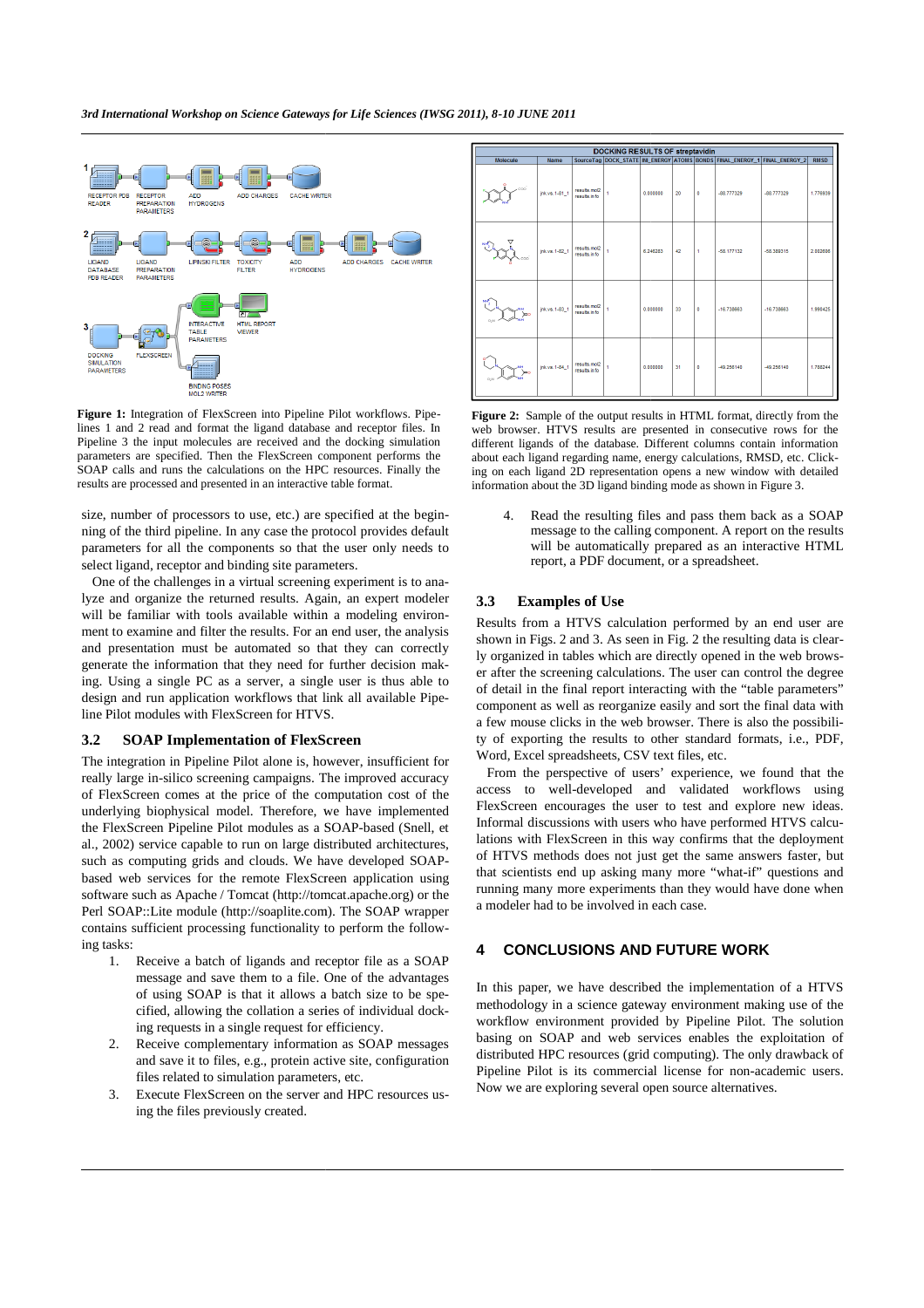





Figure 3: 3D representation of the HTVS results obtained for two different receptor-ligand pairs (PDB IDs 1gj4, 2bq6 and 2bqw). Blue color denotes the experimental ligand binding mode, orange color the FlexScreen prediction without considering solvation and the red color the prediction with the consideration of solvation.

## **ACKNOWLEDGEMENTS**

This research was supported by a Marie Curie Intra European Fellowship within the 7th European Community Framework Programme (FP7 IEF INSILICODRUGDISCOVER), the FundaciónSéneca (Agencia Regional de Ciencia y Tecnología, Región de Murcia) under grants 00001/CS/2007 and 15290/PI/2010 and a postdoctoral contract from the University of Murcia (30<sup>th</sup> December 2010 resolution). I.K. acknowledges gratefully continuous support and funding by Programme "Supercomputing" of the Helmholtz Association.

## **REFERENCES**

- Catlett, C. (2002) The philosophy of TeraGrid: Building an open, extensible, distributed TeraScale facility, Ccgrid 2002: 2nd Ieee/Acm International Symposium on Cluster Computing and the Grid, Proceedings, 479 479, 8-8.
- Catlett, C.E. (2005) TeraGrid: A foundation for US cyberinfrastructure, Network and Parallel Computing, Proceedings, 3779, 1 1-1.
- Eisenberg, D., et al. (1984) Analysis of membrane and surface protein sequences with the hydrophobic moment plot, Journal of molecular biology, 179, 125-142. the hydrophobic moment plot, Journal of molecular biology, 179, 125-142.
- Friesner, R.A., et al. (2004) Glide: a new approach for rapid, accurate docking and scoring. 1. Method and assessment of docking accuracy, Journal of medicinal chemistry, 47, 1739-1749. Friesner, R.A., et al. (2004) Glide: a new approach for rapid, accurate docking and scoring. 1. Method and assessment of docking accuracy, Journal of medicinal chemistry, 47, 1739-1749.<br>Guerrero, G., et al. (2011) Effectiv
- for Virtual Screening on GPUs. In Rocha, M., et al. (eds), 5th International Conference on Practical Applications of Computational Biology & Bioinformatics (PACBB 2011). Springer Berlin / Heidelberg, pp. 63 63-69.
- Halgren, T.A., et al. (2004) Glide: a new approach for rapid, accurate docking and scoring. 2. Enrichment factors in database screening, Journal of medicinal chemistry, 47, 1750-1759.
- Irwin, J.J. and Shoichet, B.K. (2005) ZINC--a free database of commercially available compounds for virtual screening, Journal of chemical information and modeling, 45, 177-182.
- Meng, E.C., Shoichet, K. and Kunz, I.D. (1992) Automated Docking with Grid Grid-Based Energy Evaluation, J.Comp.Chem., 13, 505.
- Merlitz, H., Burghardt, B. and Wenzel, W. (2003) Stochastic tunneling method for high throughput database screening. Nanotech 2003, Vol 1. ghardt, B. and Wenzel, W. (2003) Stochastic tunneling method for put database screening. Nanotech 2003, Vol 1.<br>Wenzel, W. (2002) Comparison of stochastic optimization methods ligand docking, Chemical Physics Letters, 362,
- Merlitz, H. and Wenzel, W. (2002) Comparison of stochastic optimization methods for receptor-ligand docking, Chemical Physics Letters, 362, 271-277.
- Merlitz, H. and Wenzel, W. (2004) High throughput in-silico screening against flexible protein receptors. In Lagana, A., et al. (eds), Computational Science and Its Applications - Iccsa 2004, Pt 3. pp. 465 465-472.
- Morris, G.M., et al. (1996) Distributed automated docking of flexible ligands to proteins: parallel applications of AutoDock 2.4, J Comput Aided Mol Des, 10, 293-304.
- Pandey S, Voorsluys W, Rahman M, et al. A grid workflow environment for brain imaging analysis on distributed systems Chen J, Cafaro M, eds. Concurrency Computat.: Pract. Exper. 2009;21(16):2118 eins: parallel applications of AutoDock 2.4, J Comput Aided<br>304.<br>S, Voorsluys W, Rahman M, et al. A grid workflow environs<br>ging analysis on distributed systems Chen J, Cafaro M, eds<br>putat.: Pract. Exper. 2009;21(16):2118-2